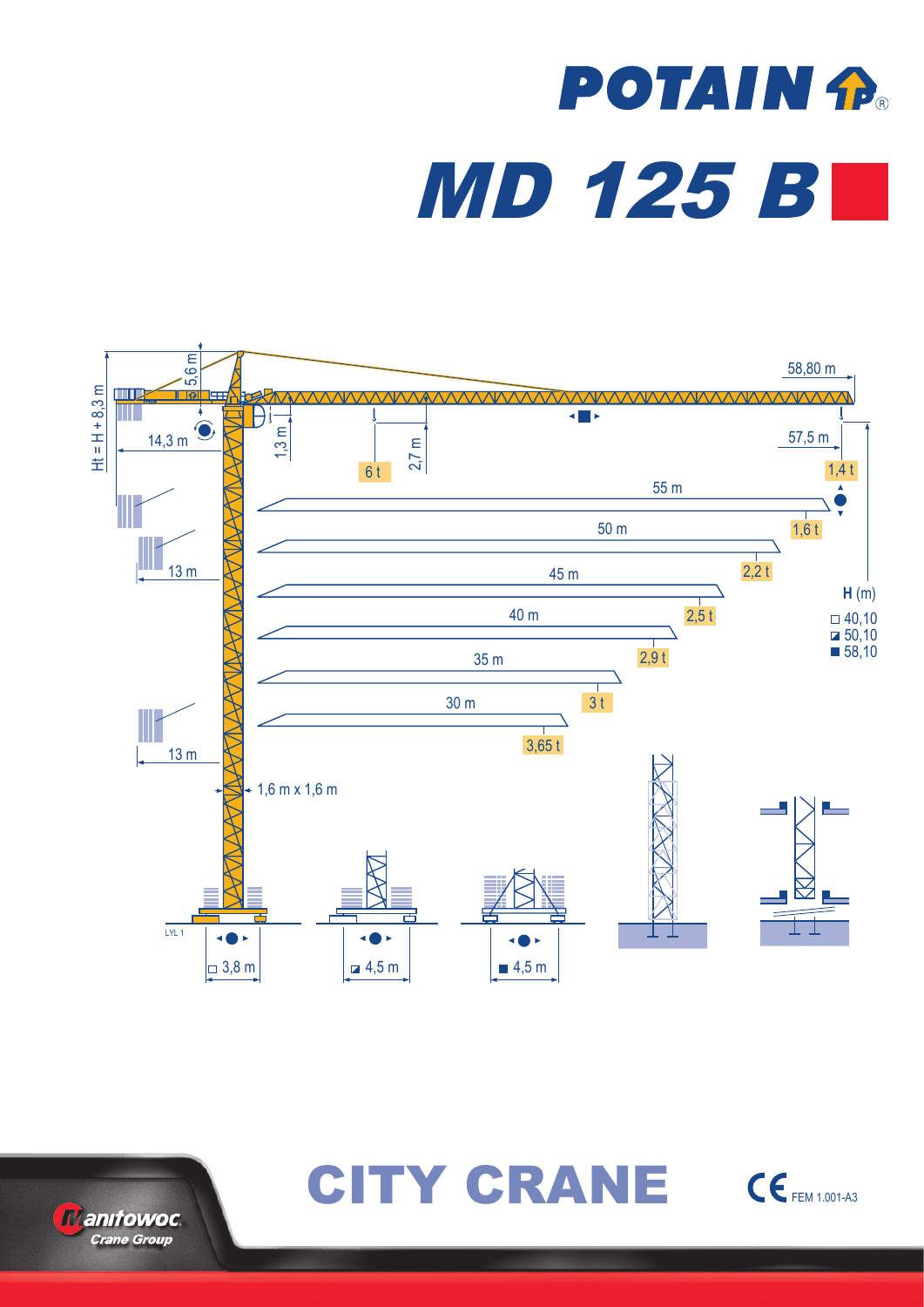





### **CITY CRANE MD 125 B**

| -----------<br><b>MD 125 B</b> |                                                                                | <b>POTAIN P</b>                                                                        |                                                                                           |                                                                                                        |                                                                     |                                                                                  |
|--------------------------------|--------------------------------------------------------------------------------|----------------------------------------------------------------------------------------|-------------------------------------------------------------------------------------------|--------------------------------------------------------------------------------------------------------|---------------------------------------------------------------------|----------------------------------------------------------------------------------|
|                                | a s                                                                            | - D -                                                                                  | <b>GB</b>                                                                                 | a s                                                                                                    | a ma                                                                | . P.                                                                             |
|                                | Réactions en service                                                           | Reaktionskräfte in Betrieb                                                             | Reactions in service                                                                      | Reacciones en servicio                                                                                 | Reazioni in servizio                                                | Reacções em serviço                                                              |
|                                | Réactions hors service                                                         | Reaktionskräfte außer Betrieb                                                          | Reactions out of service                                                                  | Reacciones fuera de servicio Reazioni fuori servizio                                                   |                                                                     | Reacções fora de serviço                                                         |
| $\mathbf{A}$                   | A vide sans lest (ni train de<br>transport) avec flèche et<br>hauteur maximum. | Ohne Last. Ballast (und<br>Transportachse), mit<br>Maximalausleger und<br>Maximalhöhe. | Without load, ballast (or<br>transport axles), with<br>maximum jib and maximum<br>height. | Sin carga, sin lastre, (ni tren<br>de transporte), flecha y altura assali di trasporto) con<br>máxima. | A vuoto, senza zavorra (ne<br>braccio massimo e altezza<br>massima. | Sem carga (nem trem de<br>transporte)- sem lastro com<br>lança e altura máximas. |

8 10 12 14 16 18

 $R(t)$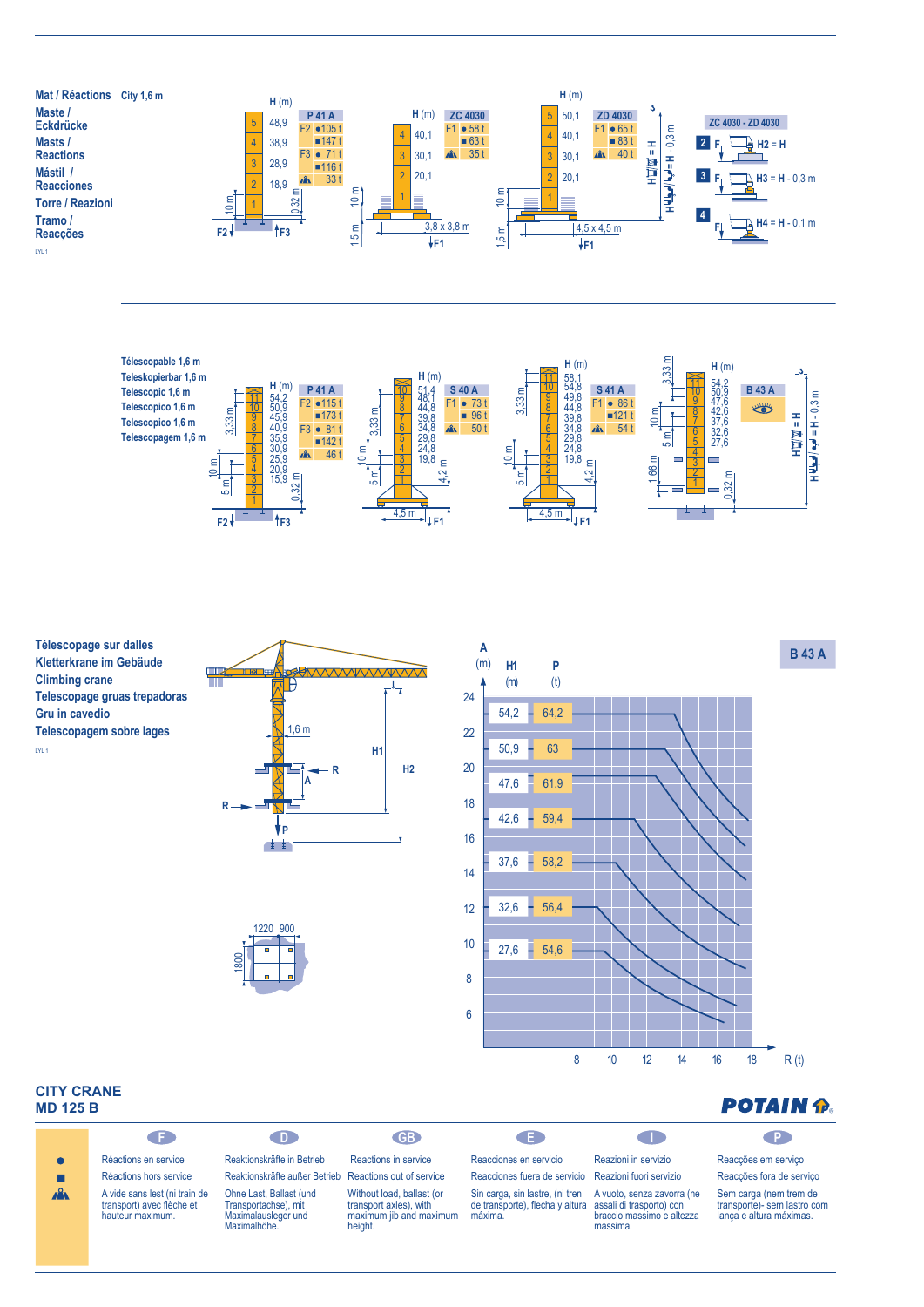| <b>Courbes de charges</b> |                                              |                   |                       |                                              |                                                     |                      |                                                      |       |    | المقاحس لجا                                                      |             |                                                                          |       |          |    |       |     |    |    |                                                                                                                  |                 |  |        |                   |           |  |
|---------------------------|----------------------------------------------|-------------------|-----------------------|----------------------------------------------|-----------------------------------------------------|----------------------|------------------------------------------------------|-------|----|------------------------------------------------------------------|-------------|--------------------------------------------------------------------------|-------|----------|----|-------|-----|----|----|------------------------------------------------------------------------------------------------------------------|-----------------|--|--------|-------------------|-----------|--|
| Lastkurven                | $57.5 m$ 3.1                                 |                   | $\blacktriangleright$ | 16,2 20 22 25 27 28,2 31,2 32 35 37 40 42 45 |                                                     |                      |                                                      |       |    |                                                                  |             |                                                                          |       |          |    |       | 47  | 50 |    |                                                                                                                  | 52 55 57,5 m    |  |        |                   |           |  |
| <b>Load diagrams</b>      | $\overline{N}$                               |                   |                       |                                              | 6 4,6 4,1 3,5 3,2 3 3 2,9 2,6 2,45 2,25 2,1 1,9 1,8 |                      |                                                      |       |    |                                                                  |             |                                                                          |       |          |    |       |     | 17 |    | $1.6$ 1.5 1.4 t                                                                                                  |                 |  |        |                   |           |  |
| Curvas de cargas          | 55 <sub>m</sub>                              | $3.1 \rightarrow$ |                       |                                              | 17.1                                                |                      | 20 22 25 27 29,9 33 35                               |       |    | الملوا سنستدفوا                                                  |             |                                                                          | 37 40 | 42       |    | 45    | -47 | 50 | 52 | 55 m                                                                                                             |                 |  |        |                   |           |  |
| Curve di carico           | <b>AA</b>                                    |                   |                       |                                              | $6^{\circ}$                                         |                      |                                                      |       |    |                                                                  |             |                                                                          |       |          |    |       |     |    |    | $-5$ 4,4 3,8 3,4 3 3 2,8 2,6 2,4 2,25 2,05 1,95 1,8 1,7 1,6 t                                                    |                 |  |        |                   |           |  |
| Curva de cargas           |                                              |                   |                       |                                              |                                                     |                      |                                                      |       |    |                                                                  |             | الملحة وسندرج أوبا                                                       |       |          |    |       |     |    |    |                                                                                                                  |                 |  |        |                   |           |  |
| LYL <sub>1</sub>          | 50 <sub>m</sub><br><b>AA</b>                 | $3.1 \rightarrow$ |                       |                                              |                                                     | 20                   |                                                      | 22 25 | 27 |                                                                  |             | 30 32 34,9 38,6 40 42 45 47 50 m                                         |       |          |    |       |     |    |    |                                                                                                                  |                 |  |        |                   |           |  |
|                           |                                              |                   |                       |                                              |                                                     |                      |                                                      |       |    |                                                                  |             | 6 5,3 4,6 4,2 3,6 3,4 3 3 2,9 2,7 2,5 2,35 2,2 t                         |       |          |    |       |     |    |    |                                                                                                                  |                 |  |        |                   |           |  |
|                           | 45 m                                         | $3,1 \rightarrow$ |                       |                                              |                                                     | 20                   |                                                      |       |    |                                                                  |             | الملوا سنستبد أوبا<br>22 25,8 28,6 30 32 34,9 38,6 40 42 45 m            |       |          |    |       |     |    |    |                                                                                                                  |                 |  | فعطانة | w                 |           |  |
|                           | <b>AA</b>                                    |                   |                       |                                              |                                                     |                      |                                                      |       |    |                                                                  |             | 6 5,3 4,6 4,2 3,6 3,4 3 3 2,9 2,7 2,5 t                                  |       |          |    |       |     |    |    |                                                                                                                  |                 |  | 6      |                   |           |  |
|                           |                                              |                   |                       |                                              |                                                     |                      |                                                      |       |    |                                                                  |             | الملحة سنستدلوا                                                          |       |          |    |       |     |    |    |                                                                                                                  |                 |  | 3      |                   | $-0,375t$ |  |
|                           | 40 m<br>$\overline{\Delta\Delta}$            | $3.1 -$           |                       |                                              |                                                     | 20                   | 22                                                   | 25    | 27 |                                                                  |             | 30 32 34,9 38,6 40 m                                                     |       |          |    |       |     |    |    |                                                                                                                  |                 |  |        |                   |           |  |
|                           | 35 <sub>m</sub>                              | $3.1 \rightarrow$ |                       |                                              |                                                     | 6 <sup>1</sup><br>20 | 22                                                   | 25    | 27 | 30                                                               | $32 \t35 m$ | $5,3$ 4,6 4,2 3,6 3,4 3 3 2,9 t                                          |       |          |    |       |     |    |    |                                                                                                                  |                 |  |        | $-- = 4 - 0.375t$ | (m)       |  |
|                           | $\overline{\wedge}\wedge$                    |                   |                       |                                              |                                                     |                      | 6 5,3 4,6 4,2 3,6 3,4 3 t                            |       |    |                                                                  |             |                                                                          |       |          |    |       |     |    |    |                                                                                                                  |                 |  |        |                   |           |  |
|                           | 30 <sub>m</sub>                              | $3.1 \rightarrow$ |                       |                                              |                                                     | 20                   |                                                      |       |    | 22 25 28,6 30 m                                                  |             |                                                                          |       |          |    |       |     |    |    |                                                                                                                  |                 |  |        |                   |           |  |
|                           | $\sqrt{N}$                                   |                   |                       |                                              |                                                     |                      | $6$ 5,3 4,6 4,2 3,65 +                               |       |    |                                                                  |             |                                                                          |       |          |    |       |     |    |    |                                                                                                                  |                 |  |        |                   |           |  |
|                           |                                              |                   |                       |                                              |                                                     |                      |                                                      |       |    |                                                                  |             |                                                                          |       |          |    |       |     |    |    |                                                                                                                  |                 |  |        |                   |           |  |
|                           | $57.5 \text{ m}$ 2.4 $\rightarrow$           |                   |                       | 16,6 20                                      |                                                     | 22                   | 25                                                   |       |    | $\overline{H}$ $\longrightarrow$ $\overline{H}$<br>27 29,4 30 32 |             | 35 37 40 42                                                              |       |          |    | 45 47 |     |    |    |                                                                                                                  | 50 52 55 57,5 m |  |        |                   |           |  |
|                           | $\sim$                                       |                   |                       |                                              | 6 4.8 4.3 3.8 3.3                                   |                      |                                                      |       |    |                                                                  |             |                                                                          |       |          |    |       |     |    |    | 3 3 2,8 2,5 2,3 2,1 1,9 1,8 1,65 1,53 1,45 1,34 1,25 t                                                           |                 |  |        |                   |           |  |
|                           |                                              |                   |                       |                                              |                                                     |                      |                                                      |       |    | W-B                                                              |             |                                                                          |       |          |    |       |     |    |    |                                                                                                                  |                 |  |        |                   |           |  |
|                           | 55 <sub>m</sub><br><b>AAN</b>                | $2.4^{\circ}$     | $\blacktriangleright$ | 17,5                                         | -20                                                 |                      | 22 25                                                | - 27  |    | $30$ $31,2$ $31,7$ $35$                                          |             |                                                                          |       | 37 40 42 | 45 |       | -47 | 50 |    | 52 55 m<br>6   5,1   4,6   3,9   3,6   3,1   3   3   2,65   2,5   2,2   2,1   1,9   1,8   1,65   1,57   1,45   1 |                 |  |        |                   |           |  |
|                           |                                              |                   |                       |                                              |                                                     |                      |                                                      |       |    |                                                                  |             | <b>घ−−</b> –घ                                                            |       |          |    |       |     |    |    |                                                                                                                  |                 |  |        |                   |           |  |
|                           | 50 <sub>m</sub>                              | $2,4 \rightarrow$ |                       |                                              |                                                     |                      |                                                      |       |    |                                                                  |             | 20,4 22 25 27 30 32 35 36,4 37,1 40 42 45 47 50 m                        |       |          |    |       |     |    |    |                                                                                                                  |                 |  |        |                   |           |  |
|                           | <b>AA</b>                                    |                   |                       |                                              | 6                                                   |                      | 5,5 4,7 4,3 3,8 3,5 3,2                              |       |    |                                                                  |             | 3 3 2,7 2,6 2,35 2,2 2,05 t                                              |       |          |    |       |     |    |    |                                                                                                                  |                 |  |        |                   |           |  |
|                           |                                              |                   |                       |                                              |                                                     |                      |                                                      |       |    |                                                                  |             | ष—–⊢                                                                     |       |          |    |       |     |    |    |                                                                                                                  |                 |  | (t)    | Ħ                 |           |  |
|                           | 45 <sub>m</sub><br>$\overline{\wedge}\wedge$ | $2.4 \rightarrow$ |                       |                                              | 20.4<br>$6^{\circ}$                                 | 22                   | 25                                                   | - 27  | 30 |                                                                  |             | 32 35 36,4 37,1 40 42 45 m<br>5,5 4,7 4,3 3,8 3,5 3,2 3 3 2,7 2,6 2,35 t |       |          |    |       |     |    |    |                                                                                                                  |                 |  | 6      |                   |           |  |
|                           |                                              |                   |                       |                                              |                                                     |                      |                                                      |       |    |                                                                  |             | ष—–⊭                                                                     |       |          |    |       |     |    |    |                                                                                                                  |                 |  |        |                   | $-0.1t$   |  |
|                           | 40 <sub>m</sub>                              | $2.4 \rightarrow$ |                       |                                              | 20.4                                                | -22                  | 25                                                   | 27    | 30 |                                                                  |             | 32 35 36,4 37,1 40 m                                                     |       |          |    |       |     |    |    |                                                                                                                  |                 |  | 3      |                   |           |  |
|                           | $\overline{\wedge}\overline{\wedge}$         |                   |                       |                                              |                                                     |                      |                                                      |       |    |                                                                  |             | 6 5,5 4,7 4,3 3,8 3,5 3,2 3 3 2.7 t                                      |       |          |    |       |     |    |    |                                                                                                                  |                 |  |        |                   | $-(m)$    |  |
|                           | 35 <sub>m</sub><br>W                         |                   | $2.4 \rightarrow$     |                                              | 20.4                                                |                      | 22 25 27 30 32 35 m<br>$6$ 5,5 4,7 4,3 3,8 3,5 3,2 t |       |    |                                                                  |             |                                                                          |       |          |    |       |     |    |    |                                                                                                                  |                 |  |        | $--- = 27 - 0.11$ |           |  |
|                           | 30 <sub>m</sub>                              | $2.4 \rightarrow$ |                       |                                              | 20,4 22 25 27 30 m                                  |                      |                                                      |       |    |                                                                  |             |                                                                          |       |          |    |       |     |    |    |                                                                                                                  |                 |  |        |                   |           |  |
|                           | $\sqrt{N}$                                   |                   |                       |                                              |                                                     |                      | $6$ $5,5$ $4,7$ $4,3$ $3,8$ $+$                      |       |    |                                                                  |             |                                                                          |       |          |    |       |     |    |    |                                                                                                                  |                 |  |        |                   |           |  |

| Lest de contre-flèche      | <b>AAAN</b>     | ▬ <del>๔</del>  | 3450 kg | 2250 kg | $x^2$ (kg) | 3450 kg       | 2250 kg        |
|----------------------------|-----------------|-----------------|---------|---------|------------|---------------|----------------|
| Gegenauslegerballast       |                 |                 |         |         |            |               |                |
| <b>Counter-jib ballast</b> | 57.5 m          | 14.3 m          |         |         | 17 250     |               |                |
| Lastre de contra flecha    | 55 <sub>m</sub> | 14.3 m          |         |         | 16 050     |               |                |
|                            | 50 <sub>m</sub> | 13 <sub>m</sub> |         |         | 16 0 50    | 3160          | 3100           |
| <b>Contrappeso</b>         | 45 m            | 13 <sub>m</sub> |         |         | 14 8 50    |               |                |
| Lastros da contra lança    | 40 <sub>m</sub> | 13 <sub>m</sub> |         |         | 13 800     |               | $\overline{O}$ |
| LYL <sub>1</sub>           | 35 <sub>m</sub> | 13 <sub>m</sub> |         |         | 12 600     | $\mathcal{O}$ |                |
|                            | 30 <sub>m</sub> | 13 <sub>m</sub> |         |         | 11 400     |               |                |
|                            |                 |                 |         |         |            |               |                |

| Lest de base<br><b>Grundballast</b> | $\boxdot$ 1,6 m | ZC $4030 \cdot \bullet \cdot$ | H(m)<br>$\mathbf{A}$ (t) | 40.<br>70 | 30.<br>65 | 20,1<br>60 |      |      |      |      |      |      |
|-------------------------------------|-----------------|-------------------------------|--------------------------|-----------|-----------|------------|------|------|------|------|------|------|
| <b>Base ballast</b>                 |                 |                               | H(m)                     | 50,1      | 40.7      | 30.7       | 20,1 |      |      |      |      |      |
| Lastre de base                      | $\boxdot$ 1,6 m | ZD 4030 $\cdot \bullet \cdot$ | $\mathbf{A}$ (t)         | 70        | 55        | 45         | 45   |      |      |      |      |      |
| Zavorra di base                     | $\boxdot$ 1,6 m | $S$ 40 A $\rightarrow$        | H(m)                     | 51,4      | 48,1      | 44,8       | 39,8 | 34,8 | 29,8 | 24,8 | 19,8 |      |
| Lastros da base                     |                 |                               | $\mathbf{A}$ (t)         | 84        | 72        | 54         | 48   | 42   | 42   | 42   | 36   |      |
| LYL <sub>1</sub>                    | $\boxdot$ 1,6 m | $S41A \cdot \bullet$          | H(m)                     | 58,1      | 54,8      | 49,8       | 44,8 | 39,8 | 34,8 | 29,8 | 24,8 | 19,8 |
|                                     |                 |                               | $\mathbf{A}$ (t)         | 114       | 102       | 78         | 54   | 48   | 42   | 42   | 42   | 36   |

#### **CITY CRANE MD 125 B**

| ש טבר שוטו |                              |                                  |                            |                               |                              |                                 |
|------------|------------------------------|----------------------------------|----------------------------|-------------------------------|------------------------------|---------------------------------|
|            | . F .                        | D.                               | GB                         | . E.                          | a ka                         | . P.                            |
| A          | Distance entre cadres        | Abstand zwischen den<br>Rahmen   | Distance between collars   | Distancia entra marcos        | Distanza fra i telai         | Distância entre quadros         |
| H1         | Hauteur grue                 | Kranhöhe                         | Crane height               | Altura grúa                   | Altezza gru                  | Altura da grua                  |
| P          | Poids de la grue(en service) | Krangewicht (in Betrieb)         | Crane weight (in service)  | Peso de la grúa (en servicio) | Peso della gru (in servizio) | Peso da grua (em serviço)       |
| R          | Réaction horizontale         | Horizontalkräfte                 | <b>Horizontal reaction</b> | Reaccion horizontal           | Reazione orizzontale         | Reacção horizontal              |
| ₩          | Voir télescopage sur dalles  | Siehe Kletterkrane im<br>Gebäude | See climbing crane         | Vea grua trepadora            | Consultare gru in cavedio    | Ver telescopagem sobre<br>lages |

## **POTAIN P.**